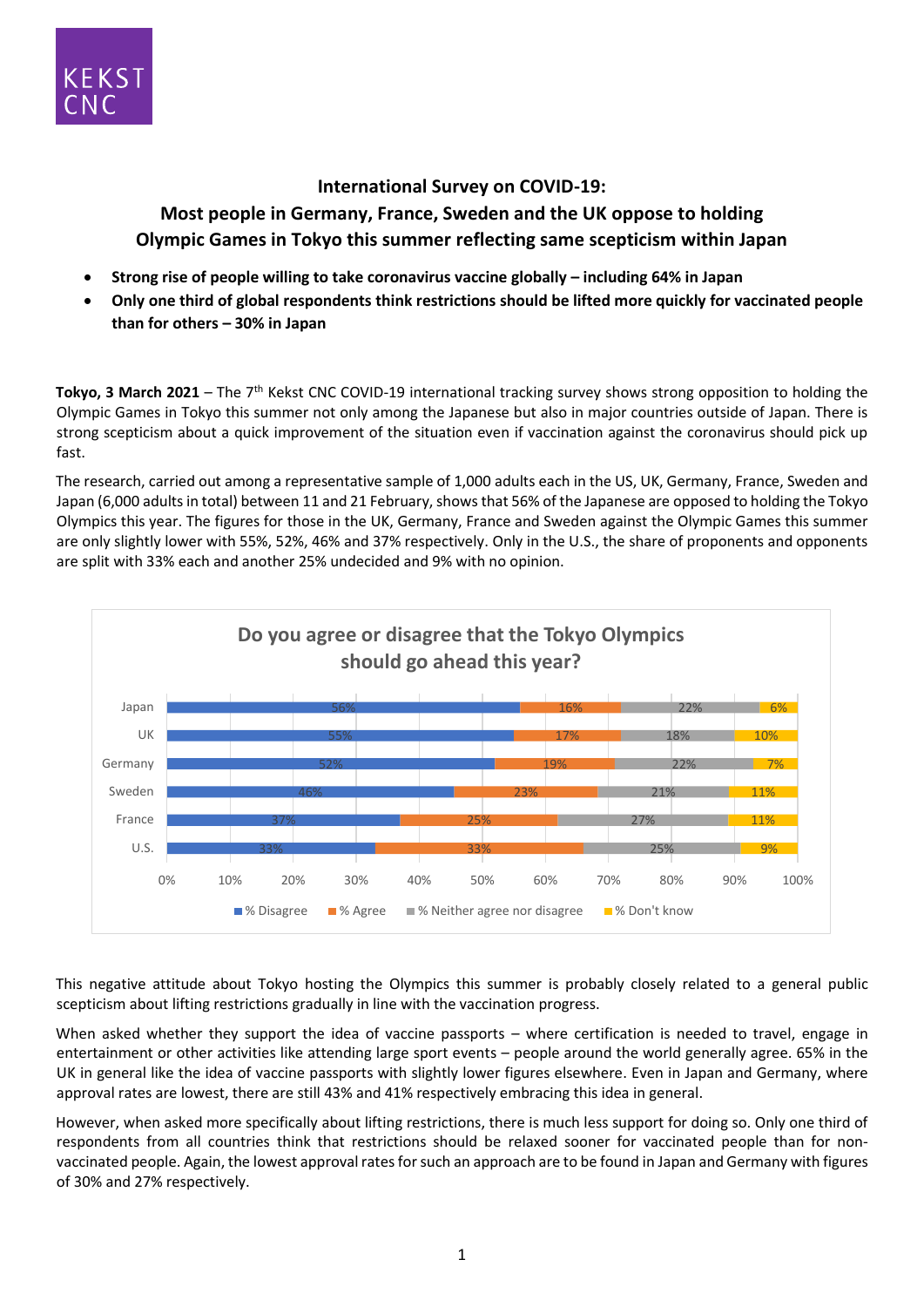



These results indicate that governments and businesses considering the introduction and use of vaccination certificates need to proceed with caution.

People around the world are not yet convinced that vaccine passports are an appropriate tool to deal with the pandemic. The Japanese are in particular cautious about easing restrictions with only 10% willing to lift restrictions if everybody over the age of 65 has been vaccinated. And even if everybody over the age of 50 has been vaccinated, this figure only rises to 13%.

One encouraging sign comes with a more positive attitude to take the vaccine, which can be observed around the world.

As vaccine rollouts have commenced, higher numbers of people in all countries surveyed say they would take the vaccine. Figures have significantly increased everywhere from the last survey in December. In Japan, the percentage of those answering they want to get vaccinated rose from 50% to 64%, which is almost the same level as in other surveyed countries.